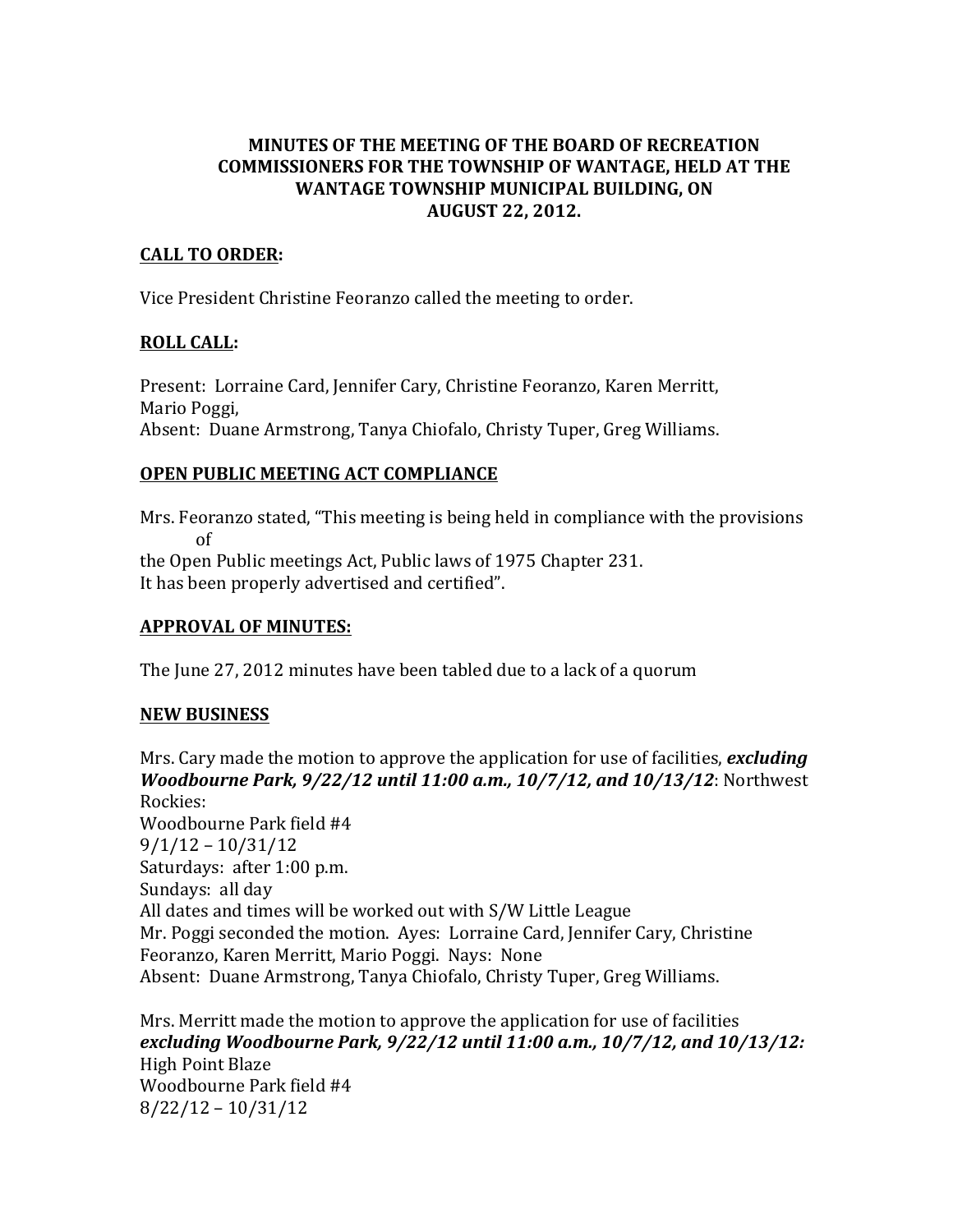All dates and times will be worked out with S/W Little League. Mrs. Cary seconded the motion. Ayes: Lorraine Card, Jennifer Cary, Christine Feoranzo, Karen Merritt, Mario Poggi. Nays: None Absent: Duane Armstrong, Tanya Chiofalo, Christy Tuper, Greg Williams

#### Mrs. Card made the motion to approve the application for use of facilities, *excluding Woodbourne Park, 9/22/12until 11:00 a.m., 10/7/12, and 10/13/12: Sussex* Christian School Soccer Team:

Sept. 14, 20, 26, 28 Oct. 17, 19, 23, 25 Nov. 2  $3:30 - 6:00$  p.m. Nov. 24  $10:00$  a.m.  $- 12:00$  p.m. All dates and times will be worked out with High Point Soccer Mrs. Merritt seconded the motion. Ayes: Lorraine Card, Jennifer Cary, Christine Feoranzo, Karen Merritt, Mario Poggi. Nays: None Absent: Duane Armstrong, Tanya Chiofalo, Christy Tuper, Greg Williams.

Miss Wantage 2012 Morgan Ziegler has stepped down due a scheduling conflict with the Queen of the Fair Contest. First Runner Up Delaney Lynn Sandberg has taken over the duties of Miss Wantage. The Commission welcomes Delaney Lynn Sandberg as our new Miss Wantage. The Commission wishes Morgan Ziegler the best in her future endeavors.

A member of S/W Little League has requested use of the well at Woodbourne Park. The Commission agreed that members of the public should not have access to the equipment for safety reasons. The members agreed that purchasing a valve to reduce the pressure so the well would be compatible with a garden hose as well as the watering cannon. The Commission feels the DPW could place a sprinkler on the clay to soften the clay during dry periods, while they are mowing the park.

The Commission requested a reminder e-mail be sent to the coaches regarding litter, cigarette butts and park speed limits. The Commission agreed to try outdoor ashtrays in certain areas to curtail litter.

## **OLD BUSINESS**

None.

## **COMMITTEE MEMBER REPORTS:**

None.

#### **OPEN PUBLIC SESSION:**